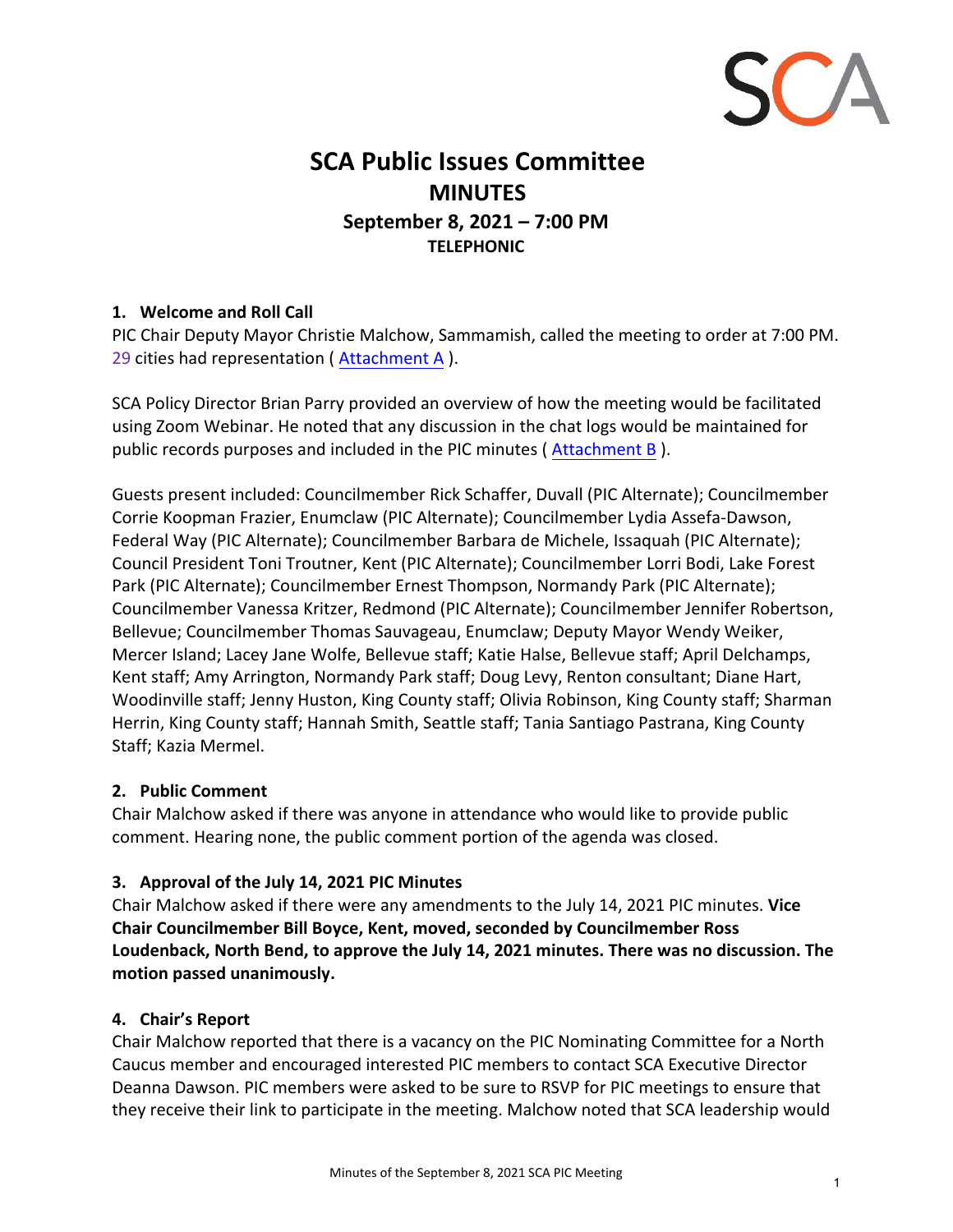be meeting with King County Executive Constantine the following day to discuss the county's proposed coronavirus vaccine mandate, and encouraged members to reach out to Dawson if they have questions or concerns they would like brought forward to that meeting.

# **5. Executive Director's Report**

SCA Executive Director Deanna Dawson …

# **6. Member Roundtable**

Members held a roundtable discussion on city plans for meetings, events, and staffing in light of the most recent developments in the Covid-19 pandemic.

# **7. Metro Plan Updates and Guiding Principles**

SCA Policy Director Bryan Parry reported on Metro plan updates and guiding principles. In July, PIC was briefed on ongoing updates to Metro plans and policies and guiding principles the SCA members on the Regional Transit Committee (RTC) developed to aide their effort to update those plans and policies.

King County Metro is currently updating three primary policy documents: the Strategic Plan for Transportation; the Service Guidelines; and Metro Connects. The SCA caucus on the Regional Transit Committee has been working on these important policy documents for roughly the last 18 months. More recently, in anticipation of draft plans being released by Metro, the caucus worked over several months to develop a set of guiding principles to assist in reviewing those plans.

The guiding principles developed by the Regional Transit Committee caucus were brought to PIC for discussion in July at the request of the caucus who want to ensure that they represent all of SCA, while at the same time we recognize everyone will have additional comments or unique needs that will also inform the work at RTC.

At the July PIC meeting, PIC voted to bring back the proposed guiding principles for potential action to recommend the SCA board adopt the guiding principles as an SCA policy position. Parry noted one change from the July meeting to add a specific call-out of the importance of first- and last- mile connections in response to feedback at the last PIC meeting.

Chair Malchow recognized Councilmember Jennifer Robertson, Bellevue, who is the SCA Caucus Chair for RTC and asked if she would like to make any comments. Robertson thanked PIC members for their consideration of the guiding principles as well as fellow members of the SCA Caucus to RTC for their hard work over many months.

Chair Malchow recognized Council President Toni Troutner, Kent, who is the SCA Caucus Vice Chair for RTC and asked if she would like to make any comments. Troutner noted the SCA Caucus to RTC worked very hard on the guiding principles and thanked PIC members for their consideration.

**Councilmember Kate Kruller, Tukwila, moved, seconded by Councilmember Kelli Curtis, Kirkland, to recommend to the board adopt the Metro Plans and Policy Updates Guiding**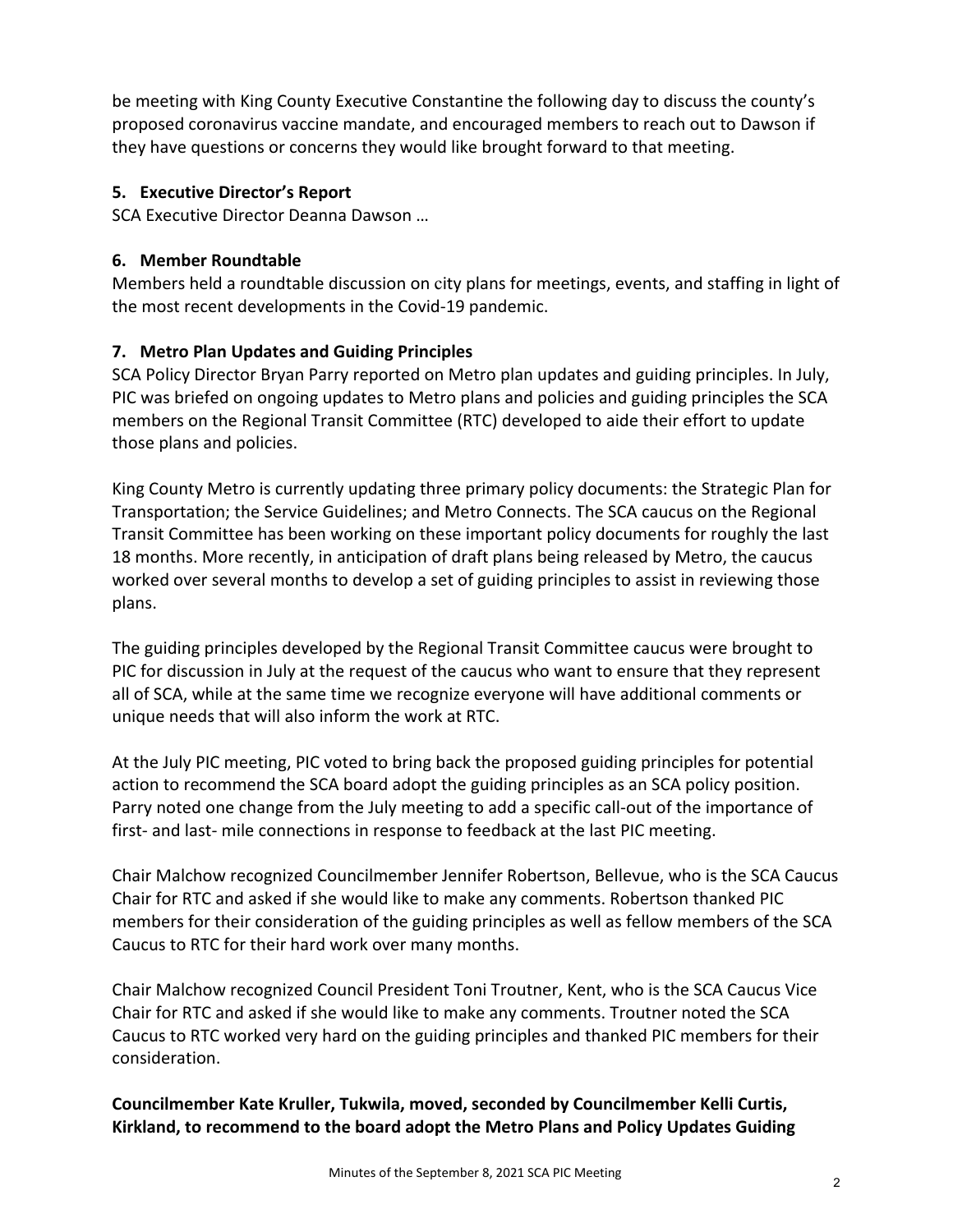# **Principles as shown in Attachment C. There was no discussion. The motion passed unanimously.**

### **8. Ecology Nutrient General Permit**

SCA Policy Director Brian Parry reported on the Washington State Department of Ecology's intent to develop a Nutrient General Permit regulating wastewater discharges into Puget Sound. The purpose of the regulations is to reduce the discharge of nutrients, such as nitrogen and phosphorus, which can interfere with the health of the Puget Sound and its marine life when found in excess amounts. At the July PIC meeting, members were briefed on concerns related to the new rulemaking that have been raised by wastewater treatment plant operators in King County, including King County Wastewater Treatment Division who is responsible for processing wastewater collected in most urban areas of King County. The Department of Ecology held a public comment period on a draft rule that ended on August 2. Numerous SCA cities and other cities and dozens of local sewer agencies raising many of the same concerns that were briefed in July. The Department of Ecology is expected to respond to all of the comments in mid-November before moving forward to issue the permit.

Councilmember Benson Wong, Mercer Island, noted that he is an SCA representative on the King County Regional Water Quality Committee. He thanked member cities who submitted letters to the Department of Ecology.

Mayor Marianne Klaas, Clyde Hill, asked whether the general permit requirements would impact future wastewater rates. SCA Policy Director Brian Parry responded that if additional costs were incurred to upgrade wastewater treatment facilities, those would be passed on to ratepayers who are served by those facilities.

Mayor Angela Birney, Redmond, said that she supported a letter from the City of Redmond expressing concerns about the permit.

### **9. 2022 Regional Boards and Committee Appointments**

SCA Executive Director Deanna Dawson …

Councilmember Kate Kruller, Tukwila, said that she likes the proposal to have applicants sign-on to an agreement acknowledging their role in representing SCA cities on regional committees.

Councilmember Chris Roberts, Shoreline, said that in his experience serving on the PIC Nominating Committee, important considerations for nominees include their attendance history and that there is always an effort to ensure geographically equitable representation on regional committees.

Councilmember Kelli Curtis, Kirkland, said that she appreciates the work of the PIC Nominating Committee and asked for information on vacancies that are known to be upcoming to be shared with SCA members.

Councilmember Ross Loudenback, North Bend, said that he serves as Chair of the PIC Nominating Committee and he encouraged members to apply for seats they are interested in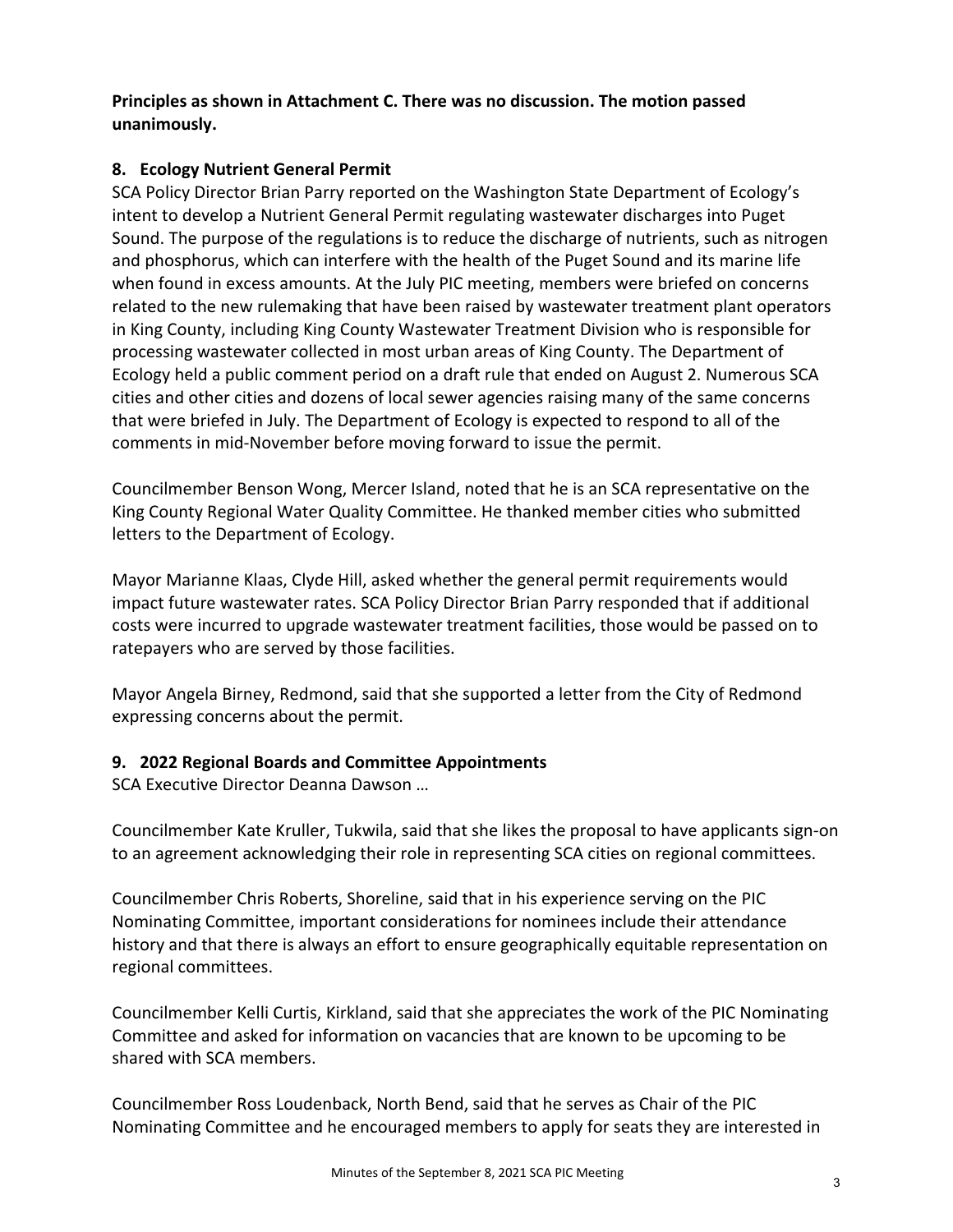so that the Nominating Committee is aware of their interest. He noted that there are often vacancies that occur mid-year and encouraged members to continue to apply.

### **10. Levies and Ballot Measures**

SCA Policy Director Brian Parry reported on ballot measure results in the August 2021 primary election as well as on future ballot measures. The Countywide Best Starts for Kids Levy was renewed and expanded with over 62% approval. Numerous fire districts also successfully passed levy renewals and benefit charges, including Puget Sound Regional Fire Authority; Fire District 2; Fire District 10; East Pierce Fire and Rescue; and Snoqualmie Pass Fire and Rescue.

# **11. Potential Upcoming SCA Issues**

SCA Policy Director Brian Parry reported on issues anticipated to come before PIC at future meetings and asked members to provide additional suggested topics.

# **12. Informational Items**

Chair Malchow noted an informational item in the meeting packet concerning the SCA Equity Initiatives Inventory.

# **13. Upcoming Events**

Upcoming SCA events include:

- a. *SCA Board Meeting Wednesday, September 15, 2021 10:00 AM to Noon*
- b. *Lunch with the SCA Board Series Christie Malchow and Mary Lou Pauly Friday, September 17, 2021 – Noon to 1:00 PM*
- c. *Meet the King County Council Rod Dembowski Monday, September 27, 2021 10:00 AM to Noon*
- d. *SCA Public Issues Committee Meeting Wednesday, October 13, 2021 7:00 PM to 9:00 PM*

### **14. For the Good of the Order**

Councilmember Ross Loudenback, North Bend, said that he is interested in any additional information coming out of King County regarding coronavirus vaccine mandates. SCA Executive Director Deanna Dawson noted that SCA would be hosting a briefing with King County on the topic later that week that is open to all SCA members.

Councilmember Janice Zahn, Bellevue, noted that the Board of Health would be meeting on September 16 and encouraged members to reach out to her or other SCA representatives on the Board of Health with any feedback about vaccine mandates.

### **15. Adjourn**

The meeting was adjourned at 7:44 PM.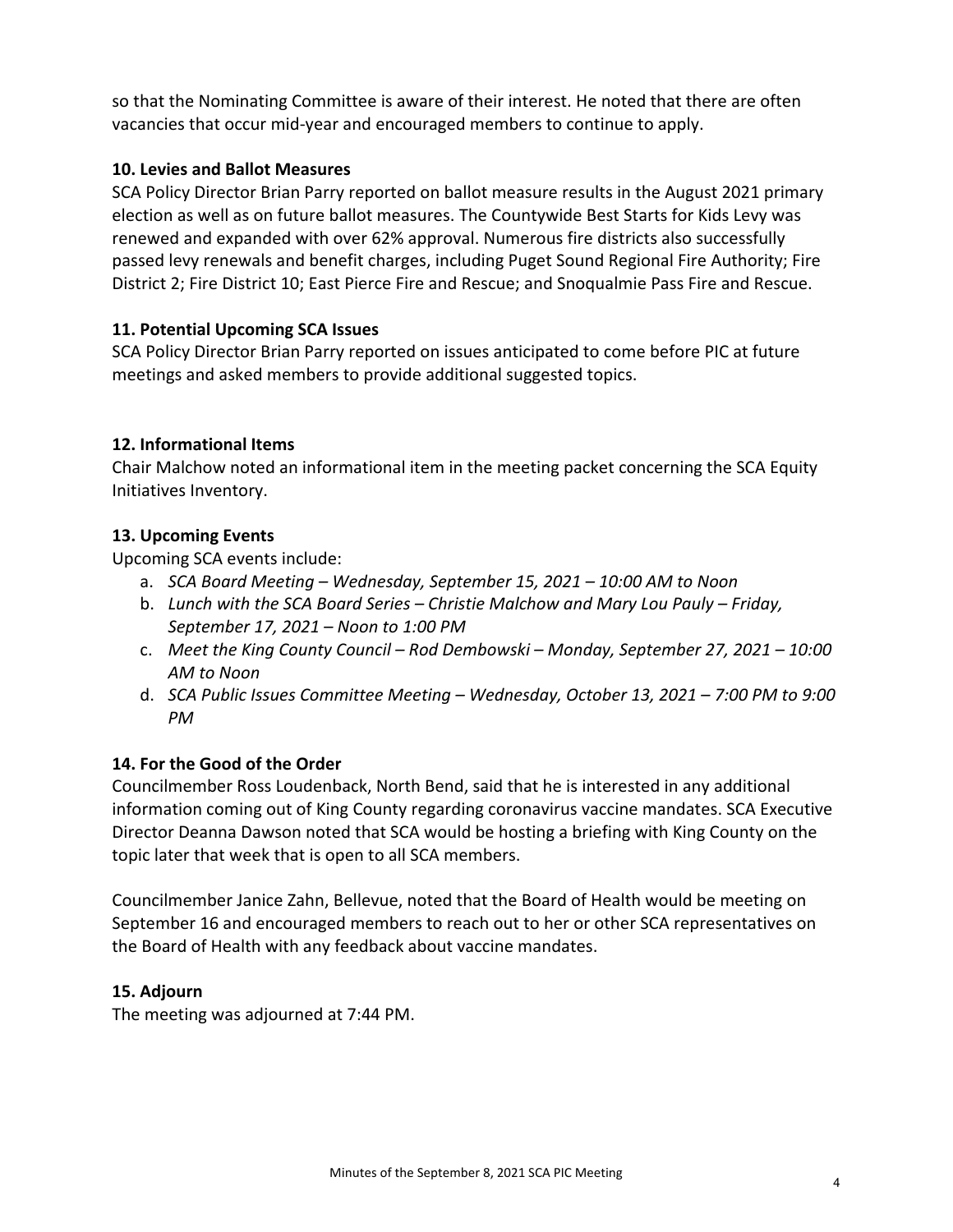#### **Public Issues Committee Meeting September 8, 2021**

| Jeptember o, zuzz         |                         |                        |
|---------------------------|-------------------------|------------------------|
| City                      | Representative          | <b>Alternate</b>       |
| Algona                    | Dave Hill               |                        |
| Auburn                    | Nancy Backus            | James Jeyaraj          |
| <b>Beaux Arts Village</b> | Athena Howes            | <b>Tom Stowe</b>       |
| <b>Bellevue</b>           | Janice Zahn             | Jeremy Barksdale       |
| <b>Black Diamond</b>      | Tamie Deady             |                        |
| <b>Bothell</b>            | James McNeal            | Tom Agnew              |
| <b>Burien</b>             | <b>Krystal Marx</b>     | Nancy Tosta            |
| <b>Carnation</b>          | <b>Dustin Green</b>     | <b>Kim Lisk</b>        |
| <b>Clyde Hill</b>         | Marianne Klaas          | Kim Muromoto           |
| Covington                 | Joseph Cimaomo          | Kristina Soltys        |
| <b>Des Moines</b>         | <b>Traci Buxton</b>     |                        |
| <b>Duvall</b>             | Michelle Hogg           | Rick Shaffer           |
| Enumclaw                  | <b>Chance LaFleur</b>   | Corrie Koopman Frazier |
| <b>Federal Way</b>        | <b>Martin Moore</b>     | Lydia Assefa-Dawson    |
| Hunts Point               | Joseph Sabey            | none                   |
| <b>Issaquah</b>           | <b>Tola Marts</b>       | Barbara de Michele     |
| Kenmore                   | David Baker             | Corina Pfeil           |
| Kent                      | <b>Bill Boyce</b>       | Toni Troutner          |
| Kirkland                  | Kelli Curtis            | <b>Toby Nixon</b>      |
| <b>Lake Forest Park</b>   | <b>Tom French</b>       | Lorri Bodi             |
| <b>Maple Valley</b>       | Sean Kelly              | Les Burberry           |
| Medina                    | Jennifer Garone         | Jessica Rossman        |
| <b>Mercer Island</b>      | David Rosenbaum         | <b>Benson Wong</b>     |
| Milton                    | Jim Gillespie           | Shanna Styron Sherrell |
| Newcastle                 | <b>Linda Newing</b>     |                        |
| <b>Normandy Park</b>      | Sue-Ann Hohimer         | <b>Ernest Thompson</b> |
| <b>North Bend</b>         | Ross Loudenback         | <b>Heather Koellen</b> |
| Pacific                   | Leanne Guier            |                        |
| Redmond                   | Angela Birney           | Vanessa Kritzer        |
| Renton                    | Armondo Pavone          | <b>Ed Prince</b>       |
| <b>Sammamish</b>          | <b>Christie Malchow</b> | Kent Treen             |
| <b>SeaTac</b>             | <b>Erin Sitterley</b>   | Pam Fernald            |
| <b>Shoreline</b>          | <b>Chris Roberts</b>    | Will Hall              |
| <b>Skykomish</b>          | <b>Henry Sladek</b>     | none                   |
| Snoqualmie                | Katherine Ross          | Matt Larson            |
| <b>Tukwila</b>            | Kate Kruller            | Zak Idan               |
| Woodinville               | <b>Gary Harris</b>      | Rachel Best-Campbell   |
| <b>Yarrow Point</b>       | Dicker Cahill           | none                   |

Cities present at the meeting are **bolded**. Voting representatives present are highlighted.